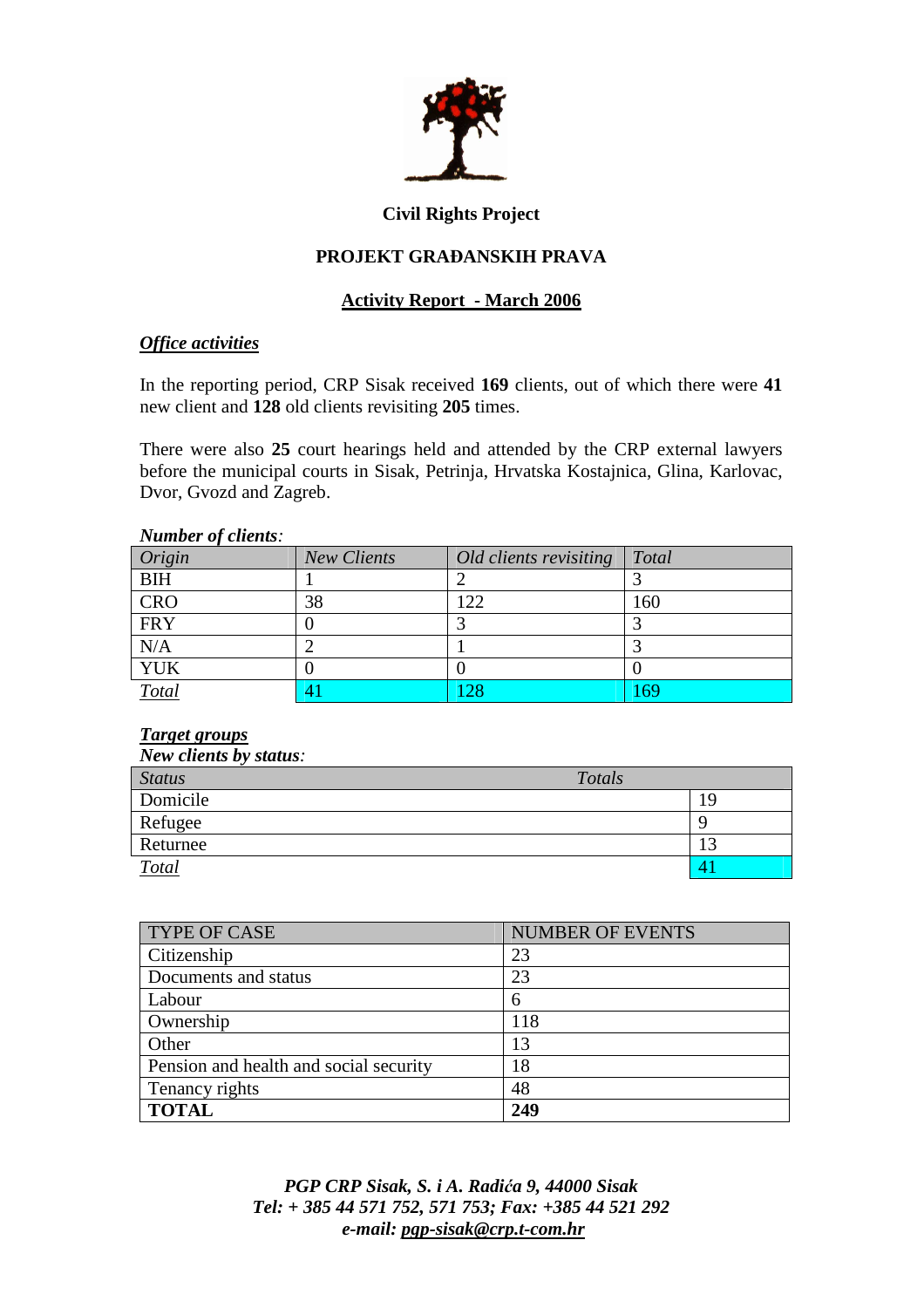## **LEGAL ASSISTANCE**

| Appeals/complaints        |    |
|---------------------------|----|
| Constitutional complaints |    |
| Letters                   | 51 |
| Lawsuits                  | 16 |
| Administrative lawsuits   |    |
| Submissions               | 68 |
| European Court Lawsuit    |    |
| Administrative requests   |    |

#### *Legal issues*

In this month period CRP Sisak was dealing with the same legal matters as in last months: status issues such as citizenship, ownership issues both compensation for damage and repossession of property as well the constitutional right to trial within reasonable time. There have been some ideas coming from the Ministry of the Interior concerning improvement of position of persons with permanent residence in Croatia, but still there are no positive decisions of administrative bodies, which would represent the practical steps on solving these problems.

CRP Sisak shall now report on several cases regarding the mentioned issues.

## *Permanent residence* ⇒ *Citizenship*

One of the rare positive examples regarding this issue is the case of **Ž.S. (CRP case No.7086).** This client has lived in Croatia (Sisak) since 1970 until 1992 when he left due the war to Germany to stay at his parents` house. After 3 years, he moved to Bosnia and Herzegovina. His wife is a Croatian citizen and they live in Petrinja now. In 1992, when client left Croatia, he was moved out from the national list of persons with residence in Croatia and he could not get any personal documents. His son attends primary school in Sisak.

Therefore, client filed Request for reopening the administrative procedure for granting a permanent residence in Croatia. The Ministry of the Interior accepted his request and brought a positive final Order. Client has now fulfilled all the conditions for granting of the Croatian citizenship. CRP advised him to acquire all needed documents and approach our office so we could write a Request for acquisition of the Croatian citizenship.

#### *Violation of constitutional right to fair trial*

The case of I.Š**.(CRP case No.5662)** represents the obstruction of basic human rights guaranteed by the European Convention of Human Rights before the court in Bosnia and Herzegovina. This client has filed a lawsuit for compensation for damage against the Municipality of Zavidovići to the Municipal court in Zavidovići on  $18<sup>th</sup>$  June 1986.

His catering firm was illegally closed down by the administrative bodies for a period of 5 months in 1984. This fact was established by the Administrative court in Bosnia and Herzegovina.

After 5 years the Municipal Court held first hearing on  $10<sup>th</sup>$  September 1991. There was not court hearings scheduled since.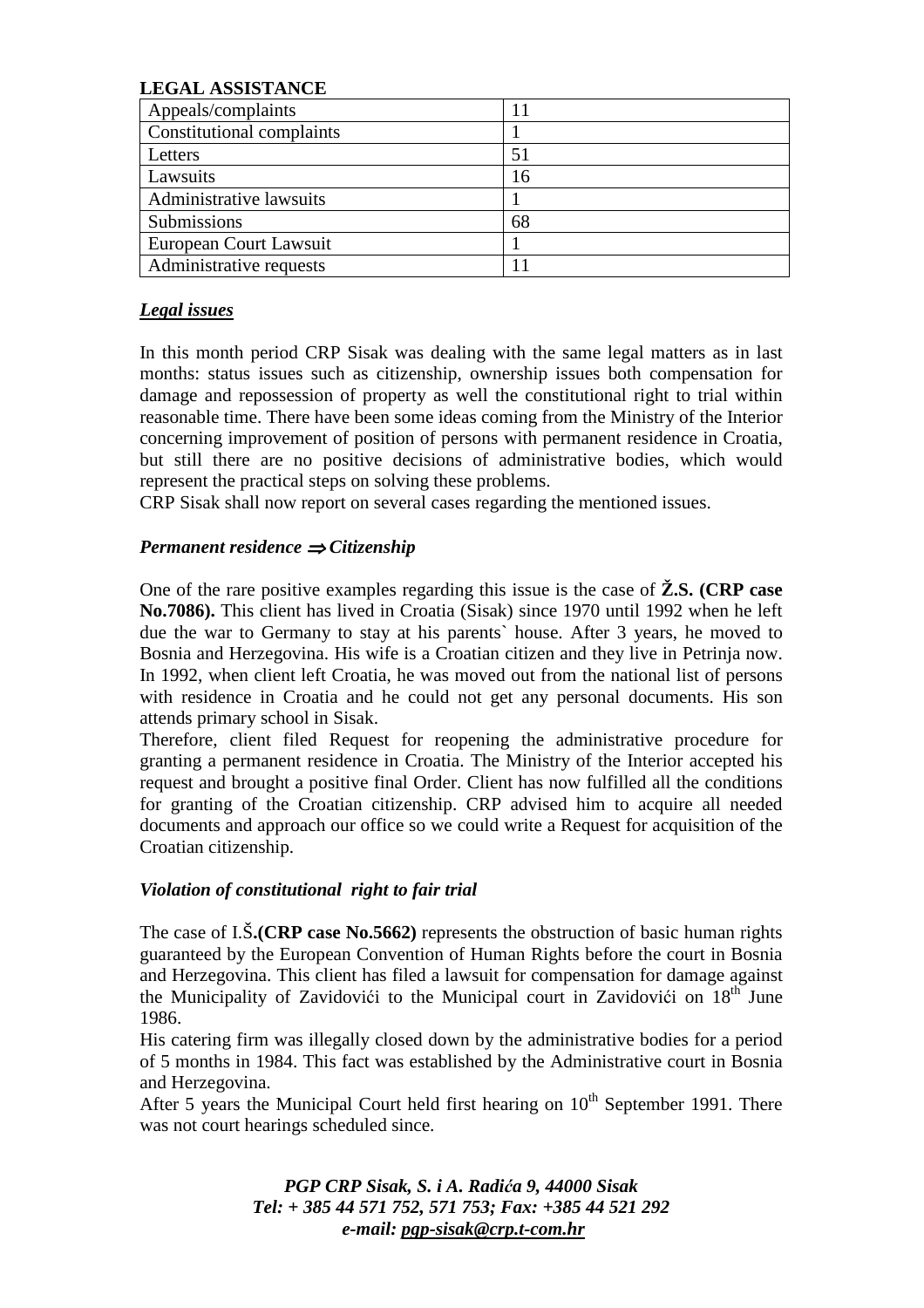The client has filed complaints for several times to the President of the Municipal Court, the President of the County court in Zenica, as well as to the Ministry of Justice of Bosnia and Herzegovina, but he did not get any answers.

After 18 years passed since the lawsuit was filed, CRP wrote and filed an Application to the European court of human rights claiming that the client's right to trial within reasonable time was violated on  $13<sup>th</sup>$  August 2004. We are still waiting for this court's judgement.

In the case of **P.M. (CRP case No.3008)** there has been a serious violation of the same human right. This client has filed a suit before the Municipal Court in Hrvatska Kostajnica in 1999 after he received a decision on termination of contract of employment. Thinking this decision was not in accordance with the law, the client claimed for protection of his right before the Croatian court. Unfortunately, this civil procedure has not ended yet, after 78 months. During this period, the court held 13 hearings and did not reach a final judgement still. On  $9<sup>th</sup>$  March 2004, the Commercial court in Sisak (which is empowered in this case on the fact that the bankruptcy against the defendant was opened) passed a judgement by which our client's lawsuit was dismissed. The High commercial court of Croatia did not accept this legal opinion and reversed judgement of the  $1<sup>st</sup>$  degree court. Then the Commercial court in Sisak brought a second decision saying that the procedure had to be stopped.

CRP wrote an appeal considering this decision to be opposite to the law and the  $2<sup>nd</sup>$ degree court also took this legal opinion and reversed judgement again.

After analysis of this case, we have concluded that the client's right to fair trial has been violated, especially taking into consideration the nature of dispute (right to work and protection from illegal termination of labour) and the period of 78 months in which court has not reached a final judgement. Therefore CRP wrote and filed a Request for protection of right to trial within reasonable time to the High Commercial Court of Croatia on 30<sup>th</sup> March 2006.

#### *Tenancy rights*

Although it is the longest lasting issue CRP is dealing with since the beginning, after the European Court of human rights` verdict in the case Blečić vs. Croatia it has become actual again.

The case of **D.R and M.R. (CRP case No.6728)** is one of those that could actually have a positive solution. These clients have lived in Croatia since 1970 when they came as students until the beginning of war in Croatia. The husband left in summer 1991 and went to Bosnia and Herzegovina and his wife stayed in Zagreb. The husband could not return due the war circumstances until 2001. In August 1992 the Ministry of the Interior brought an Order by which their tenancy right was terminated claiming they have not lived in flat for more than 6 months. The Ministry executed this Order although it was not empowered to bring this decision as well for the execution. After that, the wife also left for Bosnia and Herzegovina in August 1992. In 1994 Croatia filed a lawsuit for termination of tenancy right since the administrative body decision was cancelled by the Administrative Court of Croatia. The Municipal Court in Zagreb accepted this suit and reached a negative verdict for our clients even though they filed a Request for purchase of flat and also filed a lawsuit for repossession of real estate (which they were entitled as holders of tenancy right).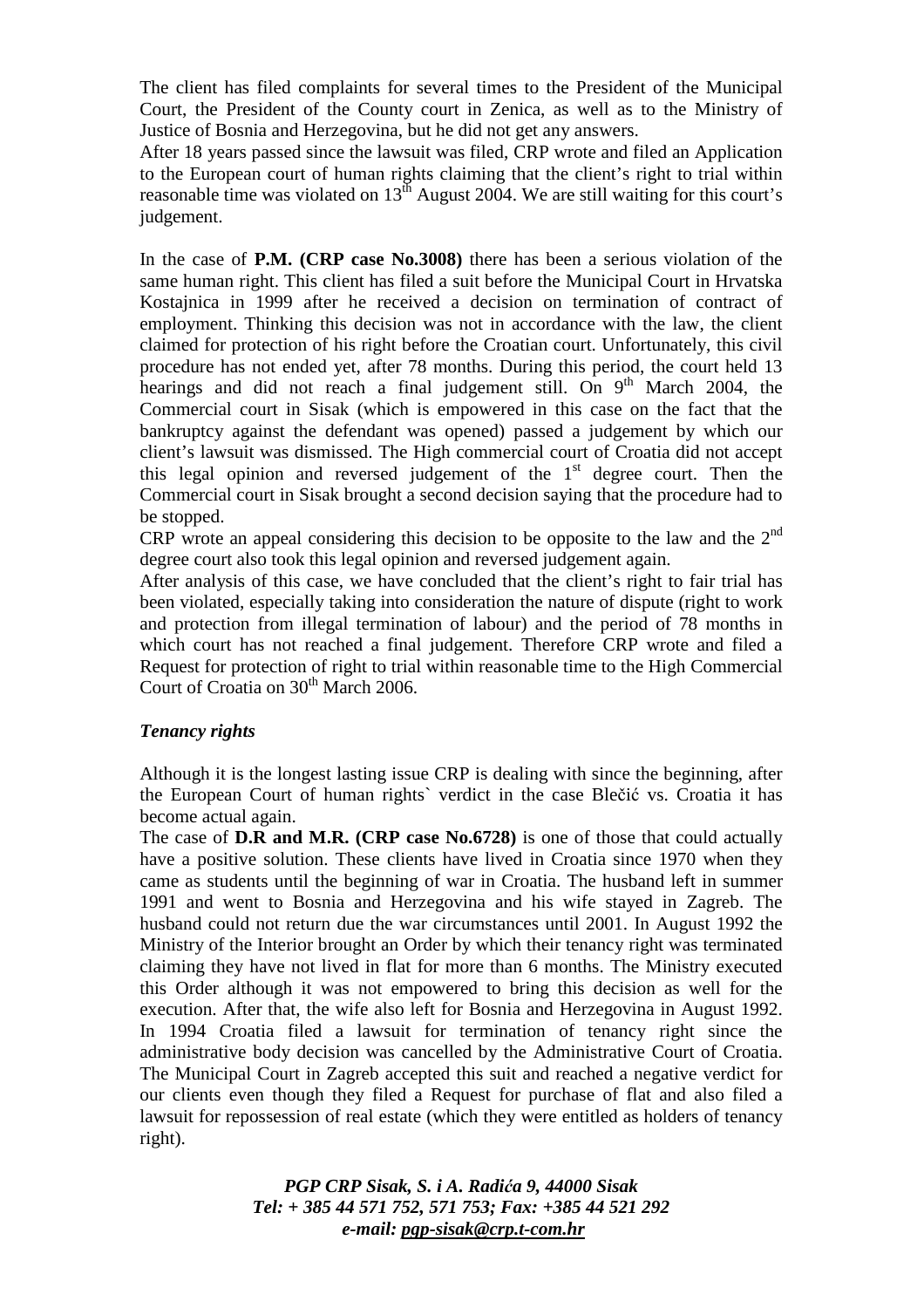After they both found out about this judgement, they submitted a Request for reopening of court procedure and the Municipal Court in Zagreb accepted this request and reopened the civil procedure. Now the court is deciding whether there was basis for cancellation of tenancy right or clients left their flat with justified reasons.

We strongly believe this case has a strong chances to be finished in favour of our clients considering the facts that the Ministry of the Interior forced them to leave by reaching an illegal Order and did not get our clients a chance for fair trial and also a fact that the clients took all possible legal acts in protecting their rights. The next court hearing is scheduled for  $23<sup>rd</sup>$  January 2007.

## *Ownership – compensation for damage*

The next case (M.R. ; CRP case No.6656) could also be represented as a violation of constitutional right to fair trial due to the fact the court procedure lasts for 10 years period now. In this case, our client is co-owner of real estate (flat) in Karlovac which has been possessed by the Town of Karlovac in 1991 and given to temporary user (disabled person, member of Croatian Army) and then given again in April 1992, this time to refugees even though the administrative body of the Town of Karlovac was not entitled to do so regarding the fact that the real estate is a private property. Therefore, out client filed a lawsuit against the Town of Karlovac claiming for compensation for illegal use and destruction of movable property. Temporary users left the real estate in September 1996.

So far the Municipal Court in Karlovac reached a verdict on  $3<sup>rd</sup>$  July 2002 partly accepting the claim but this judgement was cancelled and the case was readjudicated to the first degree court in Karlovac. The Municipal Court determined a building expertise with a duty to establish the price of rent per month that belongs to our client for the period between December 1992 – August 1996. After it was properly done, CRP wrote and filed submission in which the claim was specified on  $17<sup>th</sup>$  March 2006. We are waiting for court hearing to be scheduled.

Client **R.R. (CRP case No.3414)** is the co-owner (together with the Town of Sisak) of real estate in Sisak that was bought in 1996 from the previous owners but was never registered in the Land Register. In the meantime, in 1992 this real estate was possessed by mala fide possessors who claim the real estate was given to them by the Town of Sisak, although there is no written document confirming this statement. Actually, they have violently possessed this real estate hoping that the owner would not claim for protection. Also the Town of Sisak confirmed this possession was illegal, since they have not made any decision for temporary use to these persons.

Regarding these circumstances, our client filed a lawsuit against the temporary mala fide possessors claiming for repossession of real estate as well as the compensation for illegal use for the period of 78 months (December 1999 – March 2006). The mala fide possessors are still possessing real estate without any intention of respecting our client's ownership.

After the information on price of rent per month for this real estate was given to the court, CRP wrote submission with specified the claim and filed it to the court on  $21<sup>st</sup>$ March 2006. The defendants did not respond to this claim yet.

Next court hearing is scheduled for  $6<sup>th</sup>$  April 2006.

Although difficulties occurred based on the fact that our client did not register his ownership immediately after he bought it, there is reasonable hope he will succeed with his claim.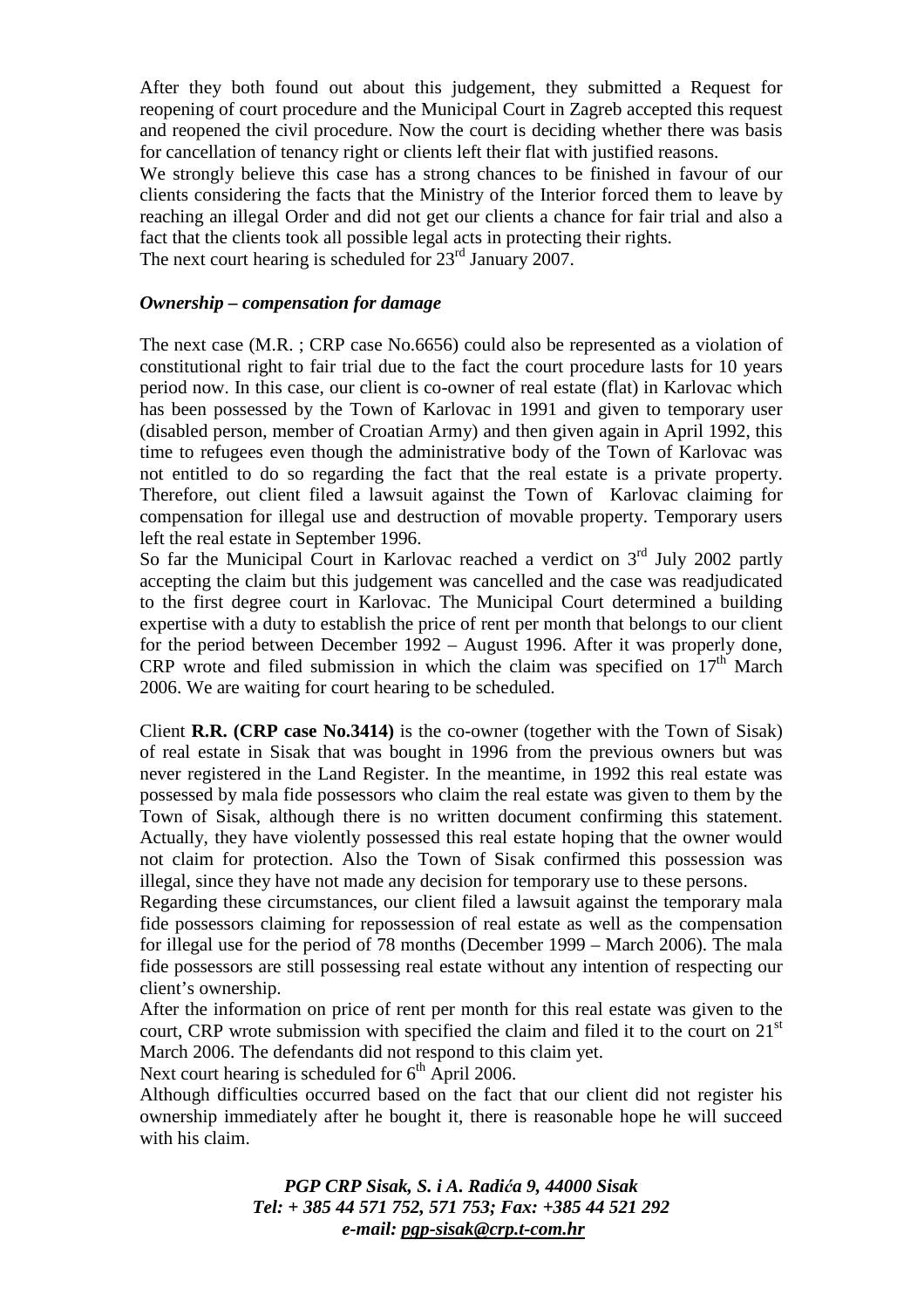In conclusion, we would like to point out the case of **M.K. (CRP case No.268)** whose optical story was blown up by explosive on  $11<sup>th</sup>$  November 1991. It was done by unidentified perpetrator as an act of violence and because of client's Serbian ethnicity.

The entire inventory and other equipment together with documents were destroyed. The Police performed an inspection after the explosion has happened and the criminal investigation was initiated, but the perpetrator (s) was never found.

The client brought a suit against Croatia in 1994 claiming for pecuniary losses with claim of 354.000,oo kuna total, also emphasising the state's obligation to provide safety and protection of personal rights of every citizen, especially the protection from terrorist acts. This state's liability for damages is also established by the Law on responsibility for damage caused by terrorist acts and public demonstrations, which came into force on 31<sup>st</sup> July 2003.

The client has filed a Request for reconstruction to the administrative body trying to realise his right for compensation for destroyed business premises. The administrative body of  $1<sup>st</sup>$  degree rejected his Request and CRP wrote an appeal on  $3<sup>rd</sup>$  March 2006. We are waiting for decision of the Ministry of the sea, tourism, transport and development as  $2<sup>nd</sup>$  degree administrative body.

We think this client's request will not be accepted as justified based on a fact he is not the owner of real estate but only tenant. That way he could not get proper satisfaction for all the damage since Law on Reconstruction recognises this right only to the owners.

It is also difficult to say which stand on this issue will the Municipal court in civil procedure take. It is likely possible that the client will not get any compensation even though his property was ruined by terrorist acting. This case is an example of direct violation of human rights to protections of ownership, right to fair trial and right to due process of law.

# *Other activities*

On 17 March, the Legal Sub-group met and discussed the compensation for damage caused by the terrorist acts and the Croatian military and police members. Two private attorneys from Sisak and Zagreb were invited to the meeting to present their experience with such cases. It was concluded that the issue was very complicated and that the clients in such cases were put in very bad position and therefore the Legal Sub-group will continue this discussion at the next meeting.

On 15 March, CRP signed an agreement with the Partnership for Social Development, NGO from Zagreb, on the co-operation on the project "Local Civil Society Development through Multi-Level Capacity Building program."

On 28, 29 and 30 March, CRP attended a training on strategic planning and management of projects, organised in Stubičke Toplice by the Partnership for Social Development.

On 20 March CRP attended a meeting of the Working Group of the Initial Coordination of the Sisak-Moslavina County NGOs.